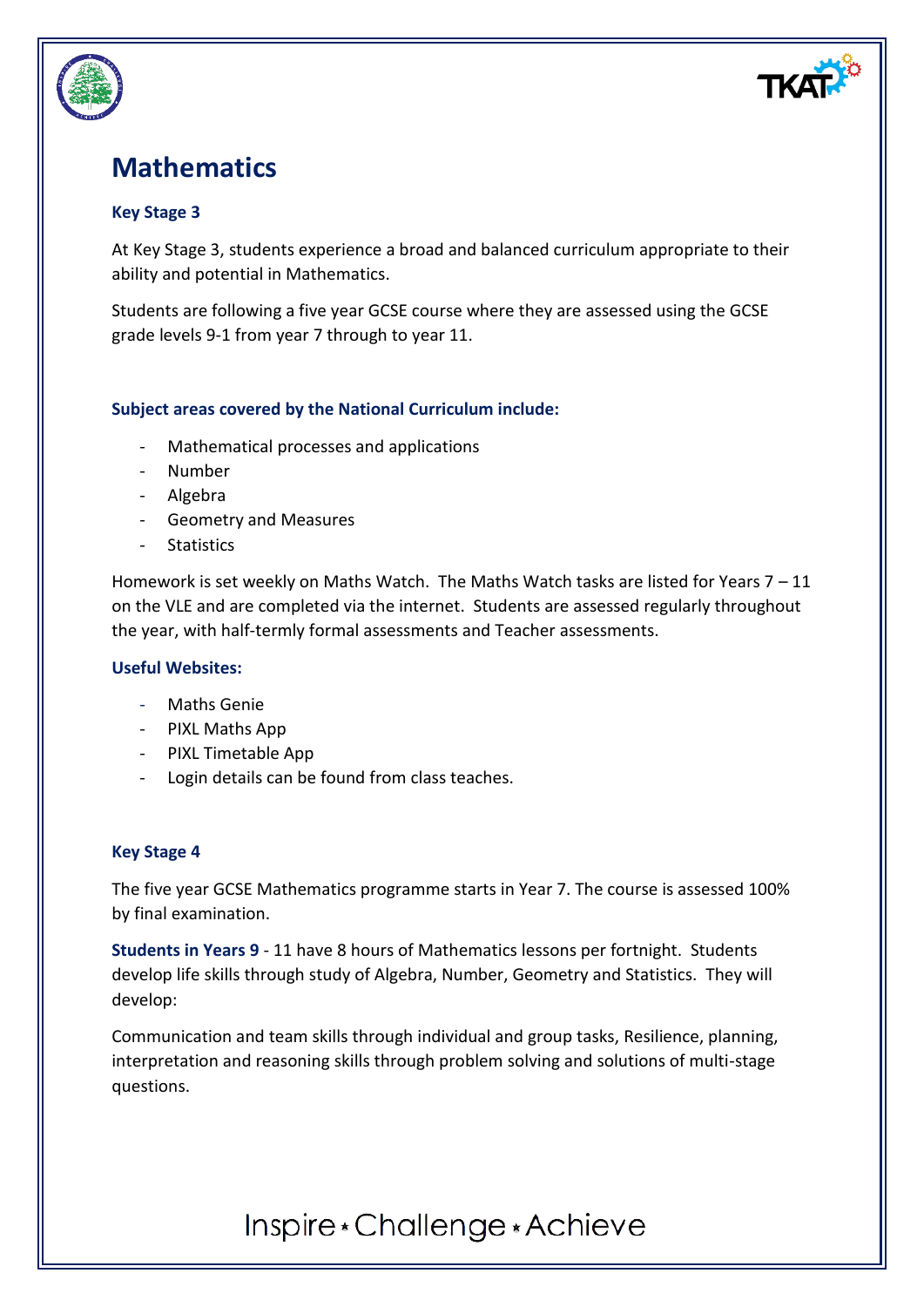



All assessments will consist of three papers one non calculator and two calculator papers. There is now a greater emphasis on functional Maths and some questions are designed to test how the students apply their knowledge and communicate their answers.

KS4 will be starting the NEW 9 - 1 GCSE grading structure.

**There are two tiers of entry:**

**Edexcel GCSE Higher -** students can achieve a 9+

**Edexcel GCSE Foundation** - students can achieve a 5+.

All students therefore have the opportunity to obtain a grade C or above. Students are assessed formally each half term. Homework are set weekly on Maths Watch

#### **Useful Websites:**

- PiXL Maths APP
- Mathswatch
- Just maths
- GCSE POD

Login details can be found from class teaches.

#### **Key Stage 5**

To study A Level Mathematics students, need to have attained at least a Grade 6 in Mathematics at GCSE.

Level 3 Mathematical Studies (Core Maths)

Level 3 Mathematics explores the maths that young adults need as they begin to think about higher education and the world of work. The course teaches skills required to make calculations about student loans, interest rates and mortgages. The topics are also aimed at increasing student understanding of the modern world, applying maths to issues such as climate change, construction, health care and the economy.

Level 3 Mathematical Studies is a qualification designed for students who have achieved a grade 4 or above at GCSE.

AQA examinations board.

## Inspire \* Challenge \* Achieve